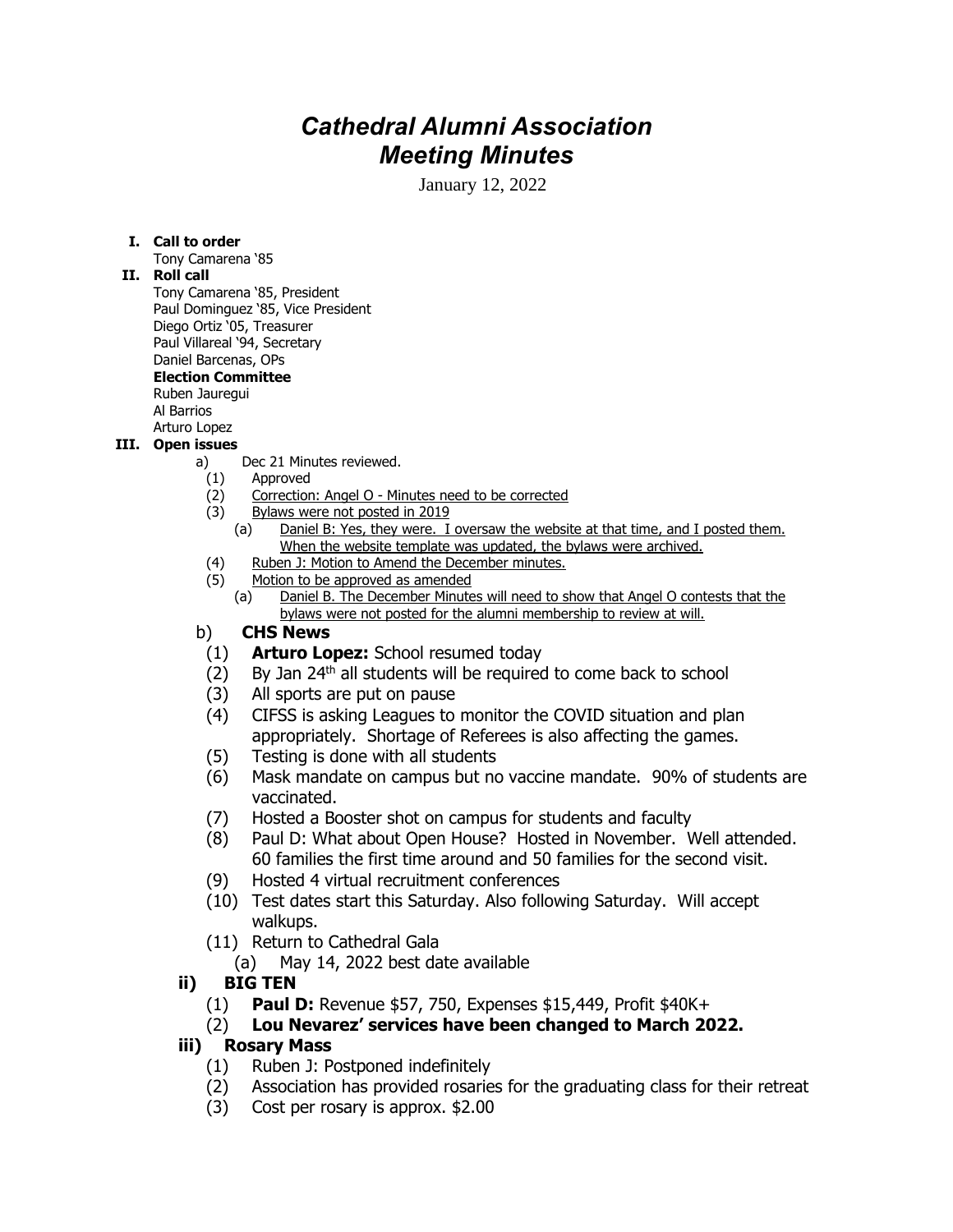- (4) Moved by Ruben
- (5) Seconded by Daniel
- (6) Approved.

## **IV. New business**

# a) **Nominations**

- b) **President:**
- (1) Tony Camarena
- (2) Angel Obregon

## c) **Vice President**

- (1) Paul Dominquez
- (2) Carlos Carbajal
- d) Electoral process has been outlined by the Board of Directors. Art to address.
- e) Two motions brought forward
- f) Elections to be held on March 9
- g) <unknown> What about members with medical conditions
- h) Dan Lopez: Please post the results of the Board's decisions.
- i) Daniel B: Will post the minutes with a condensed version of the Board's decision.
- j) Musheer: Why did the Board decide not to allow online voting?
	- (a) Art: For this election the decision is final, and they have decided not to allow online voting. Not enough time, or resources, to entertain a new process.
	- (b) Musheer, suggestion: Reinvent ourselves and consider delaying the elections until a solution is put in place.
- k) Angel O: Companies available to run elections online.
- (1) Provided several names of companies who can help run a secret ballot election.
- l) Range from \$89 to over \$700
- m) Adalberto Vega: Appreciate the fact that we want to include others and to improve our access, but with the current bylaws we need to abide by them.
	- (a) When the new alumni association board is elected, present that motion to them.
- n) Leonard Tavera: Agree that we want to improve but while there is an election in process, doing so is suspect.
- o) David Galaz: Moves to table
	- (a) Seconded
	- (b) Voted by those present
	- (c) Passed
- p) Frank Delgado: Board has a fiduciary duty to help include more members.
	- (a) Have the books been audited?
	- (b) Tony: No, but we're in the process of hiring an outside firm to provide that service
- q) Paul D: We have a P & L which is available for your review.
	- (a) Frank D: Will take on the invitation to review the P & L.
- r) Have reached out to Ralph Galaz to take over the Treasurer's duties.

# **V. Adjournment**